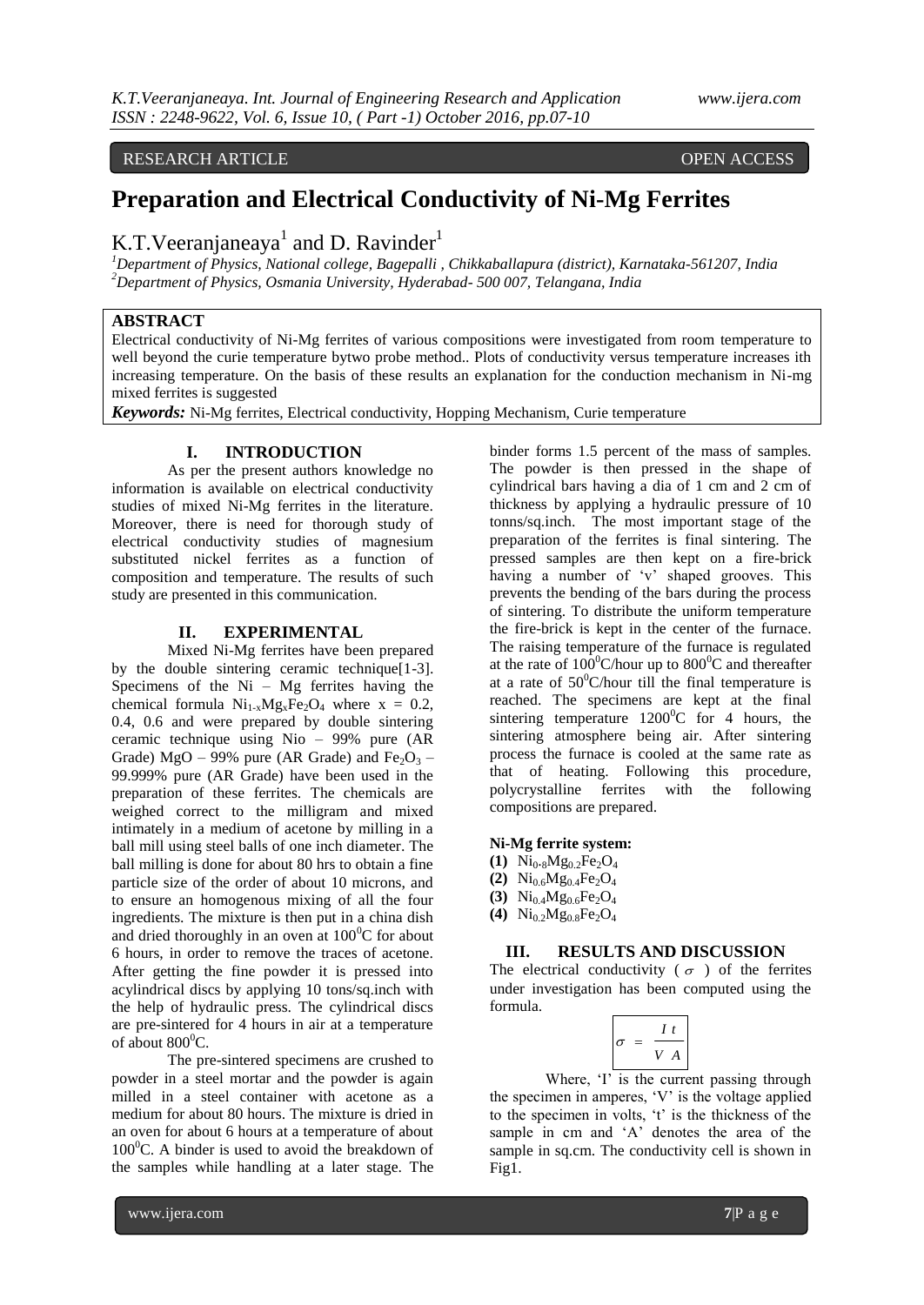#### **Measurement of Curie Temperature**

The Curie temperatures for the ferrite specimens under investigation have been determined by using a simple experimental method ( Fig 2 )set up in this laboratory. The ferrite specimen is made to attach itself to a bar magnet due to the magnetic attraction and the combination is suspended inside a furnace the temperature of which can be varied up to  $1000^{\circ}$ C. As the temperature of the system is increased, at a particular temperature the specimen is found to drop down when the ferrite specimen loses its spontaneous magnetization and becomes paramagnetic. This temperature is taken as the approximate Curie point of the specimen. The temperature of the specimen is measured by a

chromel-alumel thermocouple inserted in the furnace.

Table1.gives the values of electrical conductivity at room temperature. The values of electrical conductivity decreases with the increase of Mg content. Among all the ferrites the specimen with composition  $\text{Ni}_{0.2}$   $\text{Mg}_{0.8}$  Fe<sub>2</sub>O<sub>4</sub> exhibits lowest value of electrical conductivity ( $\sigma = 8.12 \times 10^{-7}$  $^8$ ohm $^{-1}$ cm $^{-1}$ ) or highest value of electrical resistivity ( $\rho = 1.23 \times 10^6$  ohm.cm)

The temperature dependence of electrical conductivity of mixed Ni-Mg ferrites has been investigated from room temperature to well beyond the Curie temperature. Plots of conductivity Log (σ T) verses temperature  $(10^3/T)$  for Ni-Mg ferrites are shown in Fig 3 and 4.

|--|

| S.          | <b>Ferrite</b>            | <b>Electrical Conductivity</b> |
|-------------|---------------------------|--------------------------------|
| No.         | Composition               | $\Box$ Ohm <sup>-1</sup> cm    |
|             | $Ni_{0.8}Mg_{0.2}Fe_2O_4$ | $1.52 \times 10^{-5}$          |
| $\mathbf 2$ | $Ni_{0.6}Mg_{0.4}Fe_2O_4$ | $4.86x10^{-6}$                 |
| 3           | $Ni_{0.4}Mg_{0.6}Fe_2O_4$ | $6.84x10^{-7}$                 |
|             | $Ni_{0.2}Mg_{0.8}Fe_2O_4$ | $8.12x10^{-8}$                 |

It can be seen from the figures that value of log (ϭT) increases with increasing temperature up to T $\sigma(K)$ . Beyond T $\sigma(K)$  change of shape has occurred.

The variation of the Curie temperature  $T_c(K)$  with magnesium composition is shown fig 5. it can be noted from the figure that the value of  $T_c(K)$  decreases with increase of magnesium content. The decrease of Curie temperature with increase of magnesium content can be explained on the basis of the number of magnetic ions present in the two sub-lattices and their mutual interactions. As  $\text{Fe}^{3+}$  ions are gradually replaced by magnesium ions, the number magnetic ions being decrease at both sides, which also weakens the strength of AB exchange interactions of the type  $\text{Fe}_{A}^{3+}$ -O<sup>2</sup>-Fe<sub>B</sub><sup>3-</sup> Thus the thermal energy required to offset the spin alignment decrease, thereby decreasing the Curie temparatue. A similar decrease of the  $T_c$  (K) with the composition was also observed by Zaki[1] in case of Mg-Zn ferrites and Ravinder and Latha in Mn-Zn [2] ferrites.

#### **ACKNOWLEDGMENTS**

One of the KTV is grateful toDr. A.H. Ramarao president of NES of Karnataka, Prof. S.N. Nagaraja, Honorary Secretary NES of Karnataka,

Dr. Sadananda Maiya, Honorary Secretary, NES of Karnataka and Sri Er. Venkatashivareddy, Chairman National College Bagepalli and Vice president all India Engineers association.

#### **REFERENCES**

- [1]. D.Ravinder *J. Alloya and Comps*. 291 (1999) 208.
- [2]. L.Wang and F.S.Li *J.Magan. Magn, Mater*. 223 (2001) 233.
- [3]. P.N. Vasambekar, C.B. Kolakar, A.S.Vaingankar *J. Magn. Mangn. Materi*. 186 (1998) 333.
- [4]. Zaki PhysicaB.404(2009)3356
- [5]. D.Ravinder and K.Latha J.Appl.Phys.75(1994)6118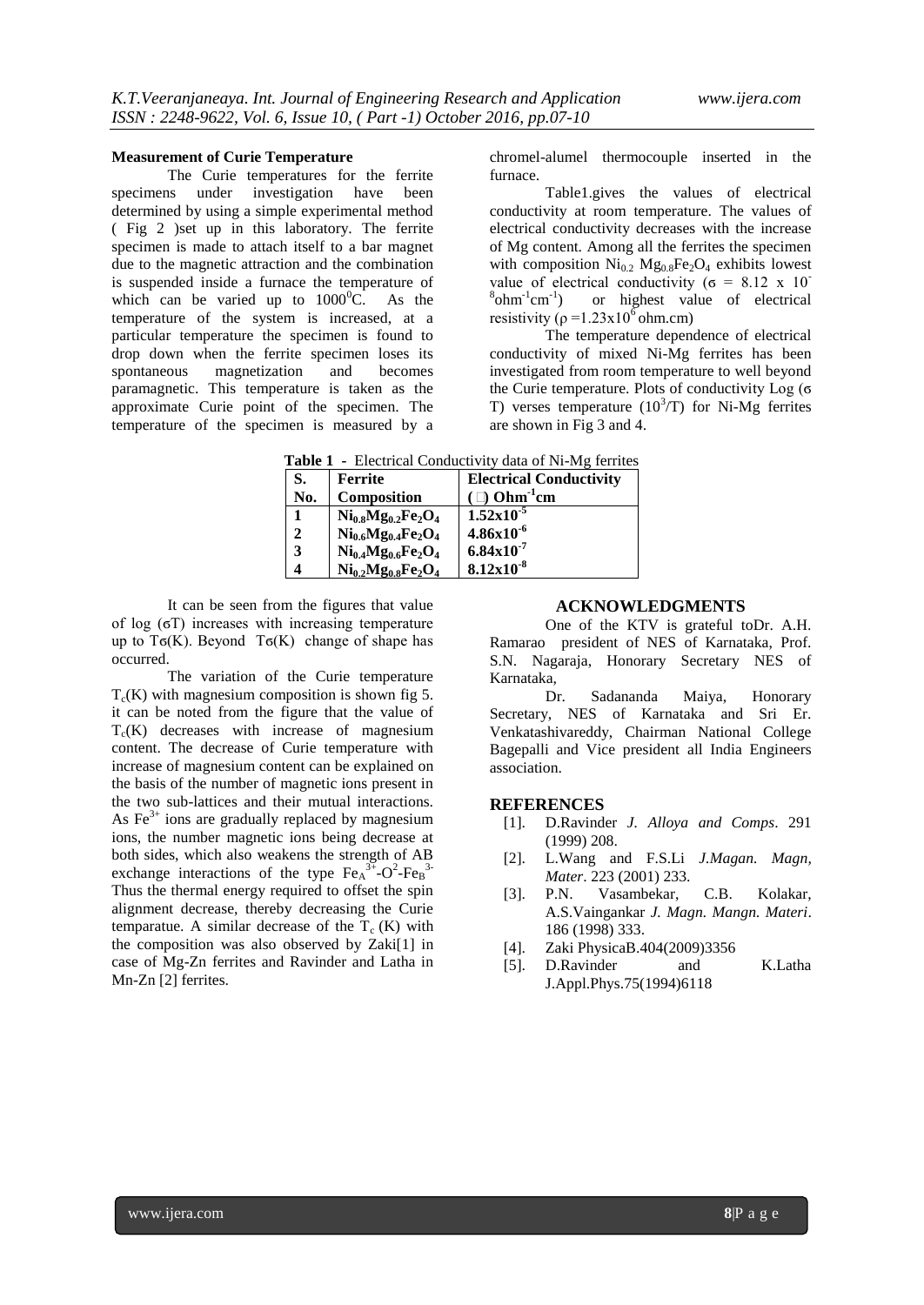

**Figure 2 –** Furnace